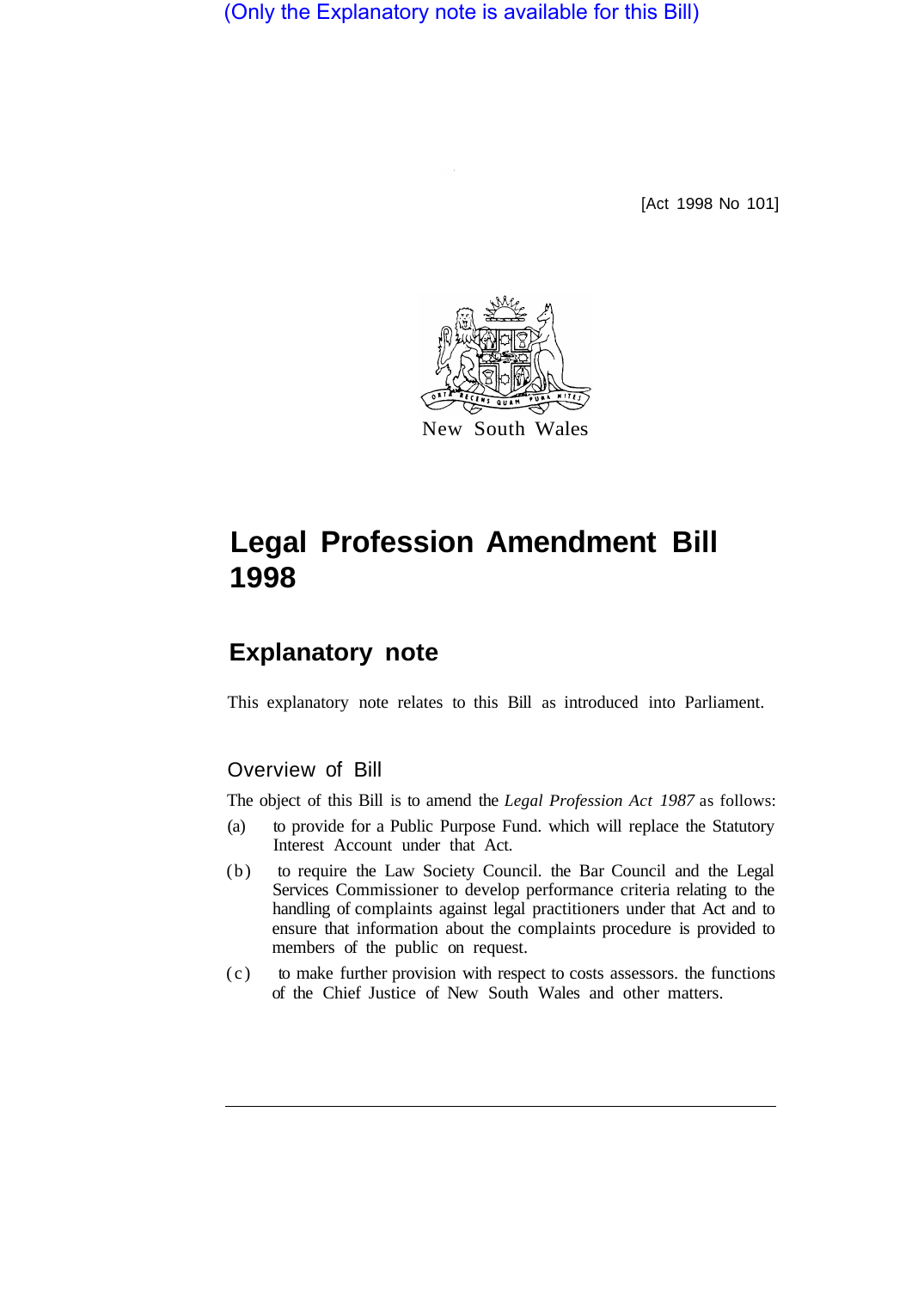Legal Profession Amendment Bill 1998 [Act 1998 No 101]

Explanatory note

### Outline of provisions

**Clause 1** sets out the name (also called the short title) of the proposed Act.

**Clause 2** provides for the commencement of the proposed Act on a day or days to be appointed by proclamation.

**Clause 3** is a formal provision giving effect to the amendments to the *Legal Profession Act 1987* set out in Schedule 1.

**Clause 4** is a formal provision giving effect to the consequential amendments to other Acts set out in Schedule 2.

#### **Schedule 1 Amendment of Legal Profession Act 1987**

#### **Public Purpose Fund**

At present. the *Legal Profession Act 1987* requires solicitors to deposit with the Law Society a prescribed part of the funds kept by solicitors in trust accounts. The Act allows the Law Society to invest these funds. All interest on those investments must be paid to the credit of an account called the "Statutory Interest Account". The Account is maintained by the Law Society and is used for the purpose of paying certain costs and expenses incurred under the Act and supplementing the Legal Aid Fund. and for certain other purposes.

**Schedule 1 [9] and [10] replace the Statutory Interest Account with a fund** called the "Public Purpose Fund".

The Public Purpose Fund is to be under the management and control of trustees appointed under the Act. The trustees consist of 3 persons appointed by the Attorney General. and the Director-General of the Attorney General's Department. The Fund is to be administered by the Law Society.

Interest paid on investments made by the Law Society (as referred to above) is to be paid into the Public Purpose Fund. In addition. any interest that accrues on general trust accounts kept by solicitors is to be paid into the Fund if that is required under the terms of an agreement between the trustees and the bank. building society or credit union at which the account is kept.

The trustees are to make payments from the Fund to re-imburse certain costs and expenses incurred under the Act. For instance. payments may be made in respect of costs and expenses incurred by the Law Society, a Council (the Law Society Council or the Bar Council) and the Legal Services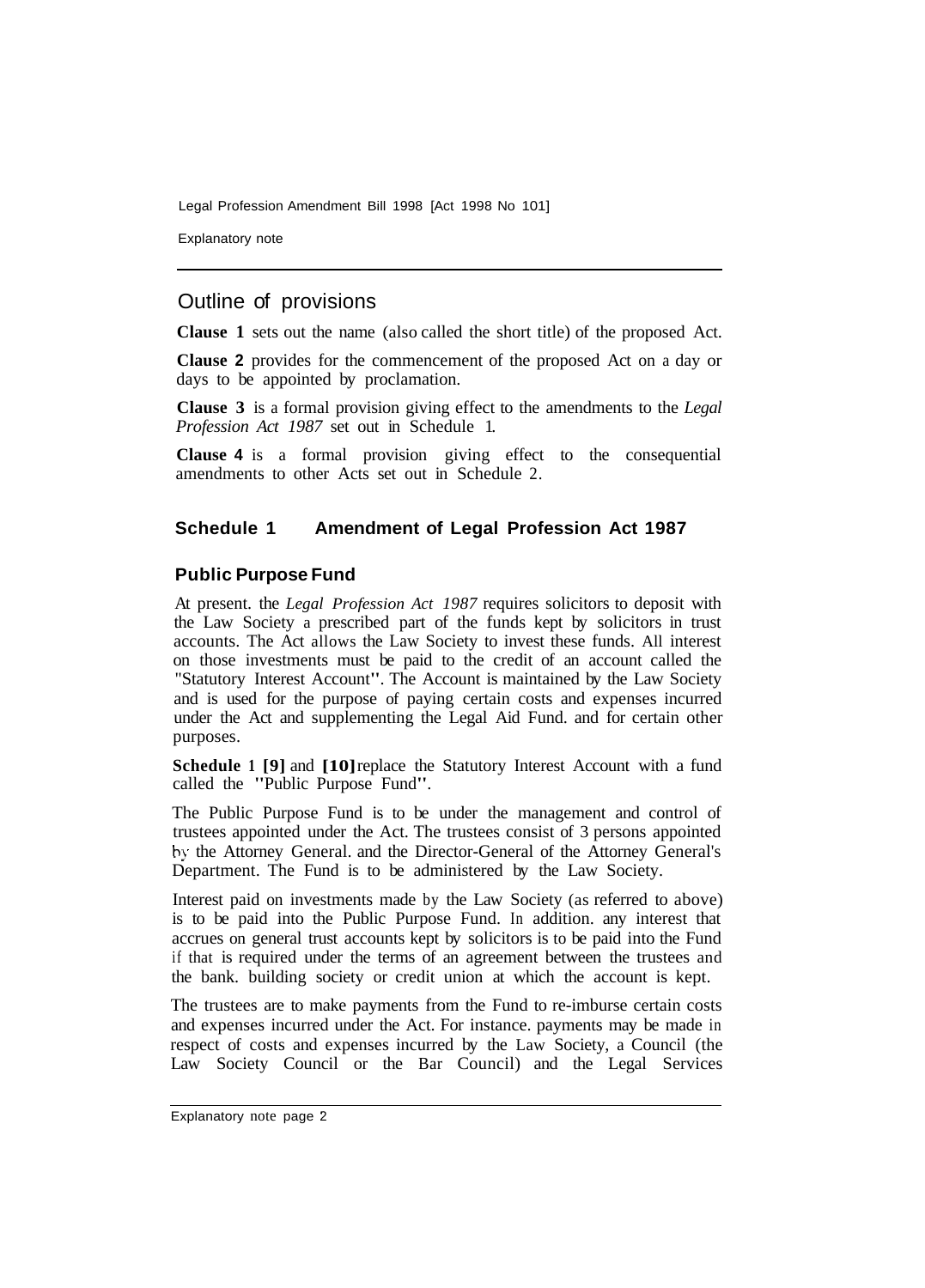Legal Profession Amendment Bill 1998 [Act 1998 No 101]

Explanatory note

Commissioner in connection with the exercise of their functions under the Act. Such payments require the approval of the Director-General of the Attorney General's Department. For the purpose of determining the amount to be paid, the Director-General may require the beneficiary of the payment to submit a budget to the Director-General.

The new provisions also allow discretionary payments to be made from the Fund for certain purposes. including the supplementation of the Legal Aid Fund. the Fidelity Fund and the Law Foundation Fund. Payments may be made for other purposes related to the promotion and furtherance of legal education. law reform and access to legal information. All discretionary payments from the Public Purpose Fund may be made only by unanimous decision of the trustees, and only with the concurrence of the Attorney General.

The Auditor General will be able to conduct a special audit from time to time of the activities of the Legal Services Commissioner and the Councils for which costs may be paid from the Fund and the liability of the Fund for payment of those costs.

A report by the trustees about the income and expenditure of the Fund is to be included in the Law Society Council's annual report.

**Schedule 1 [1]–[8]**, **[11]–[19]**, **[21]** and **[24]** contain consequential amendments.

**Schedule 1 [29]** sets out provisions relating to the trustees of the Public Purpose Fund (such as terms of office and procedures for meetings).

#### **Complaints against legal practitioners**

**Schedule 1 [20] requires the Law Society Council. Bar Council and Legal** Services Commissioner to develop performance criteria relating to the handling of complaints under the Act. Each Council and the Commissioner are also required to produce information about the procedure for dealing with complaints under the Act and to ensure that it is provided to members of the public on request.

#### **Costs assessors, the functions of the Chief Justice** of **New South Wales, and other matters**

At present. under Part 11 of the Act. the Chief Justice of New South Wales is required to appoint costs assessors and also has power to remove them. **Schedule 1 [25] requires any proceedings relating to the appointment or**